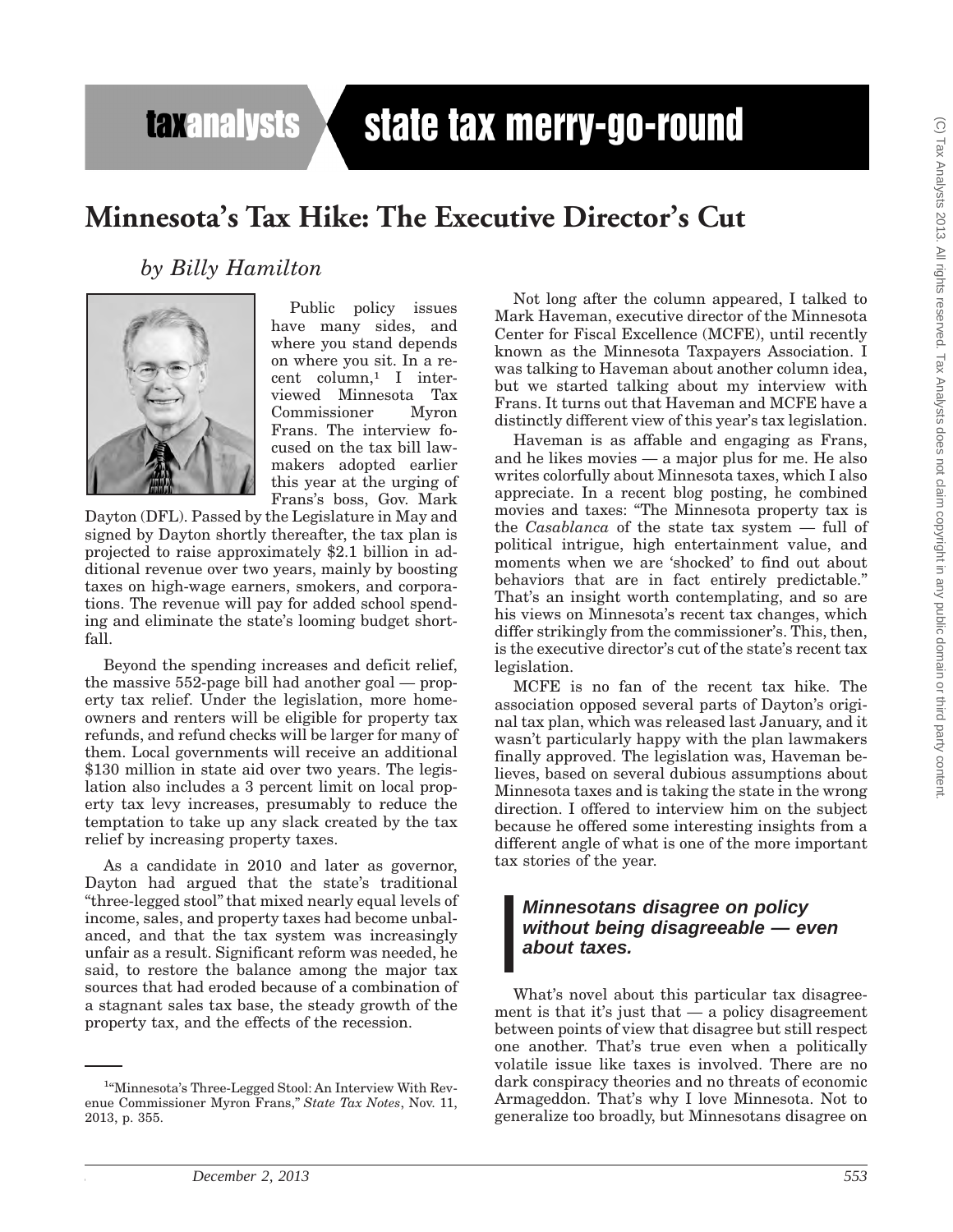policy without being disagreeable — even about taxes. It's a lesson from which other states (and the federal government?) could benefit.

Nevertheless, the disagreement over the governor's tax legislation is real, and the disagreement starts with the notion of the state's over-reliance on property taxation and the associated idea that the state tax system has become unfair, the centerpieces of Dayton's argument for his tax plan. ''The governor did a good job convincing people that these ideas were gospel around the state,'' Haveman said. ''We think the arguments are, if not wrong, then dramatically overstated.''

Much of the problem in Haveman's view began with the 2010 gubernatorial campaign. According to his reading of recent history, the Democratic-Farmer-Labor Party (DFL) and its candidate, Dayton, campaigned heavily on the need for property tax relief. ''It was presented as a structural problem that needed to be addressed.'' In reality, though, the agenda was more about politics. ''The bottom line is that this year's tax bill was about fulfilling election promises, not sound tax policy,'' he said.

In my interview, Frans presented the issue differently. He argued that the traditional balance in the Minnesota state and local tax system had unraveled in recent years. He said, ''Our research showed that in 1999, we had a balanced distribution between the three taxes — a third of the total each. By 2010, the property tax accounted for 40 percent of the total; the income tax, a third; and the sales tax, 27 percent.''

Haveman said he thinks that assessment fuzzes up an important point. ''The DFL analysis is based on the depth of the recession in Minnesota,'' he said. ''The property tax picked up market share back then because sales and income tax collections plunged during the recession. According to the Department of Revenue, if nothing had been done, the balance among the taxes would have returned to exactly the same levels as in the 1980s and 1990s, a time often heralded as a golden era for the state by the DFL.''

#### *'The property tax picked up market share back then because sales and income tax collections plunged during the recession,' Haveman said.*

Haveman also pointed out that the starting date for the much-discussed rate of growth in property taxes was a unique moment in state history. In 2001, lawmakers enacted a major buy-down of local property taxes by taking over the general education levy, which reduced school property taxes by more than

\$1.3 billion, or 55.4 percent, beginning in  $2002 - a$ change described by then-Gov. Jesse Ventura as the ''Big Plan.''

This state takeover propelled the property tax's share to all-time lows — but only briefly, Haveman said. Other local governments were quick to backfill the new capacity created on local property tax bills. A recession and exploding health and human service spending made it difficult for the state to live up to its new education responsibilities, let alone pump more money into local aid. The predictable result was that cities, counties, and schools pushed their property tax levies higher, eventually canceling out the benefits of tax relief. Then the Great Recession came, sales and income taxes plummeted, and from all appearances, the system was out of whack. In reality, the imbalance was as transient as the reduction in property taxes produced by the Big Plan.

#### *Even before the recent legislation, Minnesota had created multiple mechanisms designed to reduce residential property taxes.*

Haveman's association, the MCFE, is a broadbased group with business members as well as many individuals. You don't normally expect this point of view from a tax association with business members, but, Haveman said, ''We're big defenders of the property tax,'' and he believes the DFL's concern over the property tax is misplaced. ''The property tax is a stable revenue source, it's difficult to evade, and it does a fantastic job of calibrating expectations placed on local government with taxpayers' willingness to pay for it,'' he added. He said that many of the common criticisms of the  $tax$  — like its regressive effects on some income classes — simply don't apply in Minnesota. ''We have protections in spades,'' he said, mentioning the state's property tax circuit-breaker program, which he called ''the nation's most generous,'' as well as other forms of tax relief for homeowners and renters.

Haveman has a point. Even before the recent legislation, Minnesota had created multiple mechanisms designed to reduce residential property taxes. First, owner-occupied homes valued at less than \$500,000 are taxed at a lower rate than high-value homes, apartments, businesses, and other types of property. Second, homes valued at \$413,800 or less are qualified for a homestead exclusion, which effectively shifts a portion of their tax burden onto other types of property within the same taxing jurisdiction. Approved in 2011, this provision replaced a state-paid homestead credit. Finally, the state offers a property tax refund to homeowners and renters based on their income and the size of their property tax bill (or, in the case of renters, the amount of their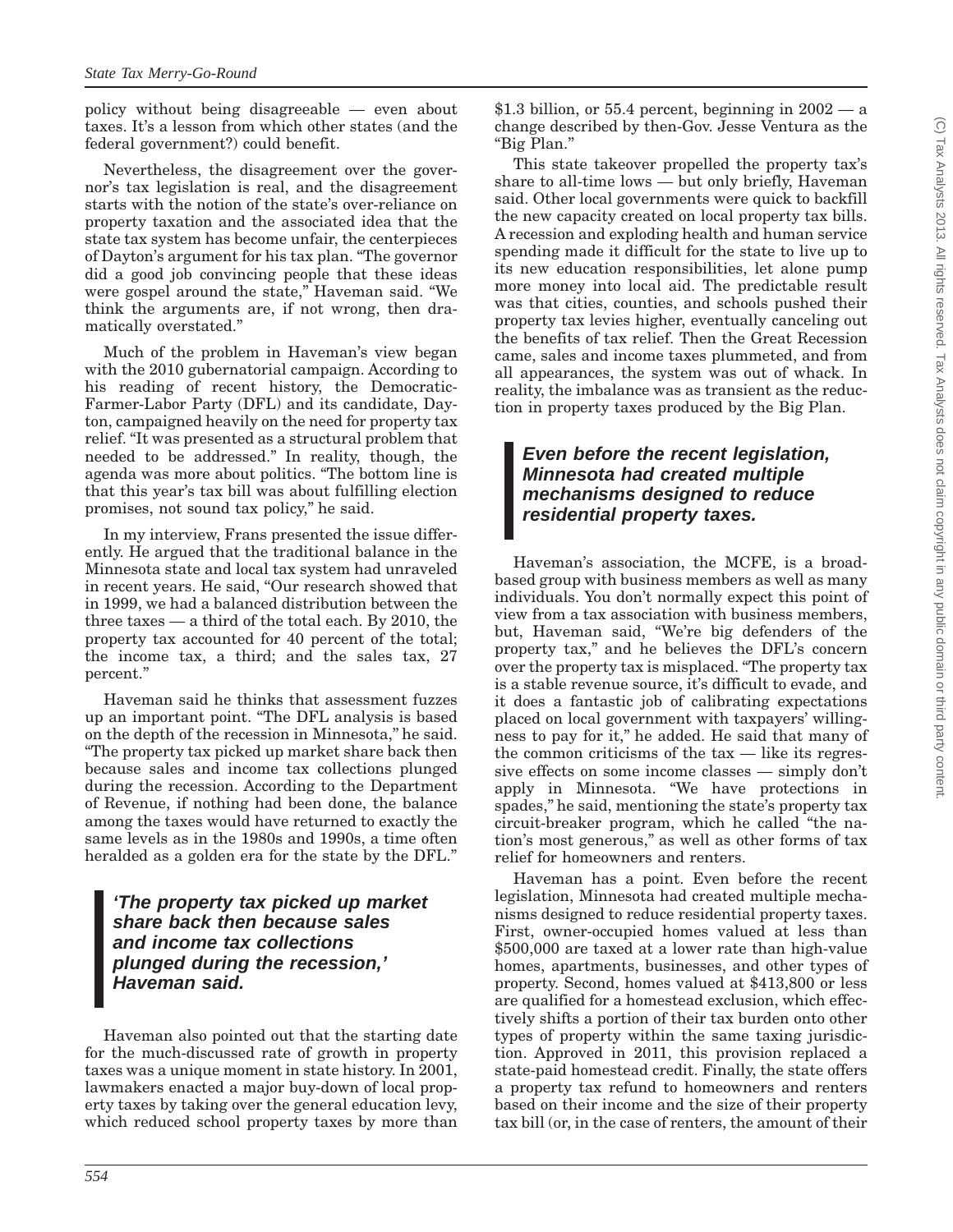rent that is deemed to go for property taxes). This program already provided refunds of up to \$2,530 for homeowners and \$1,600 for renters.

Haveman said that although these benefits shift the property tax burden to other taxpayers — including business taxpayers — the Minnesota business community generally supports this form of tax relief. "It's the most efficient way to provide relief, and it's certainly preferable to tinkering with the classification rates,'' he said. ''The business community supports channeling the relief to those who need help rather than sprinkling it among the needy and the non-needy.''

''We go out of our way here in this state to make sure property taxes aren't unaffordable," Haveman said. Moreover, he said you have to wonder why the property tax is seen as such a major problem and another part of the three-legged stool — the sales  $\text{tax} - \text{isn't. }$ "According to DOR's tax incidence study, sales taxes are more regressive and even more disconnected from ability to pay than property taxes when you include the refund programs that became even more generous this year,'' he said.

*Haveman believes that Dayton made property tax relief central to his first term as governor because property taxes were on people's minds because of law changes in the years leading up to the 2010 election, when the state faced recurring fiscal problems.*

Haveman said his members' biggest property tax beef is with the statewide levy on commercial and industrial property, a product of the Big Plan in 2001 and created because the property tax class rate compression as part of the Big Plan was seen as too good a deal for business. According to a 2012 analysis by the Minnesota House Fiscal Analysis Department, the amount of this statewide general levy on these properties initially was \$592 million, beginning with taxes payable in calendar year 2002. Each subsequent year the amount of the levy has been increased by the rate of increase in the price index for state and local government expenditures published by the U.S. Bureau of Economic Analysis, essentially the inflation rate for government goods and services.2

If all that's true, why did Dayton make property tax relief central to his campaign for office and his

first term as governor? The answer, Haveman believes, is that property taxes were on people's minds because of law changes in the years leading up to the 2010 election, a period when the state faced recurring fiscal problems and during which Republicans controlled the governor's office but the Legislature was divided. In effect, these policies, right or wrong, set the political table for Dayton. The Republicans made relatively significant cuts in local aid programs, and the stalemate before the 2012 elections between the Republican-controlled legislative bodies and Dayton marked the end of the homestead market value credit program. ''Both of those changes had the effect of putting pressure on local finances and redistributing tax burdens, raising the ire of many taxpayers in the process," Haveman said.

This is a recurring theme in state tax policy not just in Minnesota but nationally. Legislatures tinker with local property taxes or local aid, often to score political points or balance their state budgets, and then are surprised when local property taxes, generally the most important tax source for local governments, rise in response. As voters grow restive over higher taxes, state officials declare a property tax "crisis," which, ironically, they (or their predecessors) helped to create.

That's exactly what happened here. The DFL recognized that taxes were rising and saw an opportunity to make extraordinary political hay. It was the size and extent of the DFL's response once they controlled both the Legislature and the governor's mansion that caught Haveman off guard. "I was astounded it went as far as it did,'' he said. ''I never saw the size of the proposed changes coming.''

What's done is done, but Haveman still doesn't believe the whole effort was necessary to accomplish the administration's advertised goals — rebalancing the system and making it fairer. The system would have rebalanced naturally, he said, and there's also evidence that the property tax, the heart of the issue, is much fairer than Minnesotans have been led to believe. The best evidence of that fact comes from Frans's Department of Revenue.

The DOR maintains what's known as the Voss database that allows detailed analysis of property taxes at a level unavailable in any other state.3 The database was named for former Rep. Gordon Voss, who served on the taxwriting committee and pushed for the information. The Legislature appropriated money for the system in 2008, and it was created by linking homestead records with household income,

<sup>&</sup>lt;sup>2</sup>Minnesota House of Representatives, Legislative Analysis Department, ''Statewide General Property Tax — January 2012 Update'' (Jan. 2012). In addition to commercial and **(Footnote continued in next column.)**

industrial property, the statewide levy also includes, somewhat incongruously, a levy on seasonal residential recreational property — essentially resorts and cabins. <sup>3</sup>

<sup>&</sup>lt;sup>3</sup>For more information about the database and related reports, see http://www.revenue.state.mn.us/propertytax/Pag es/voss.aspx.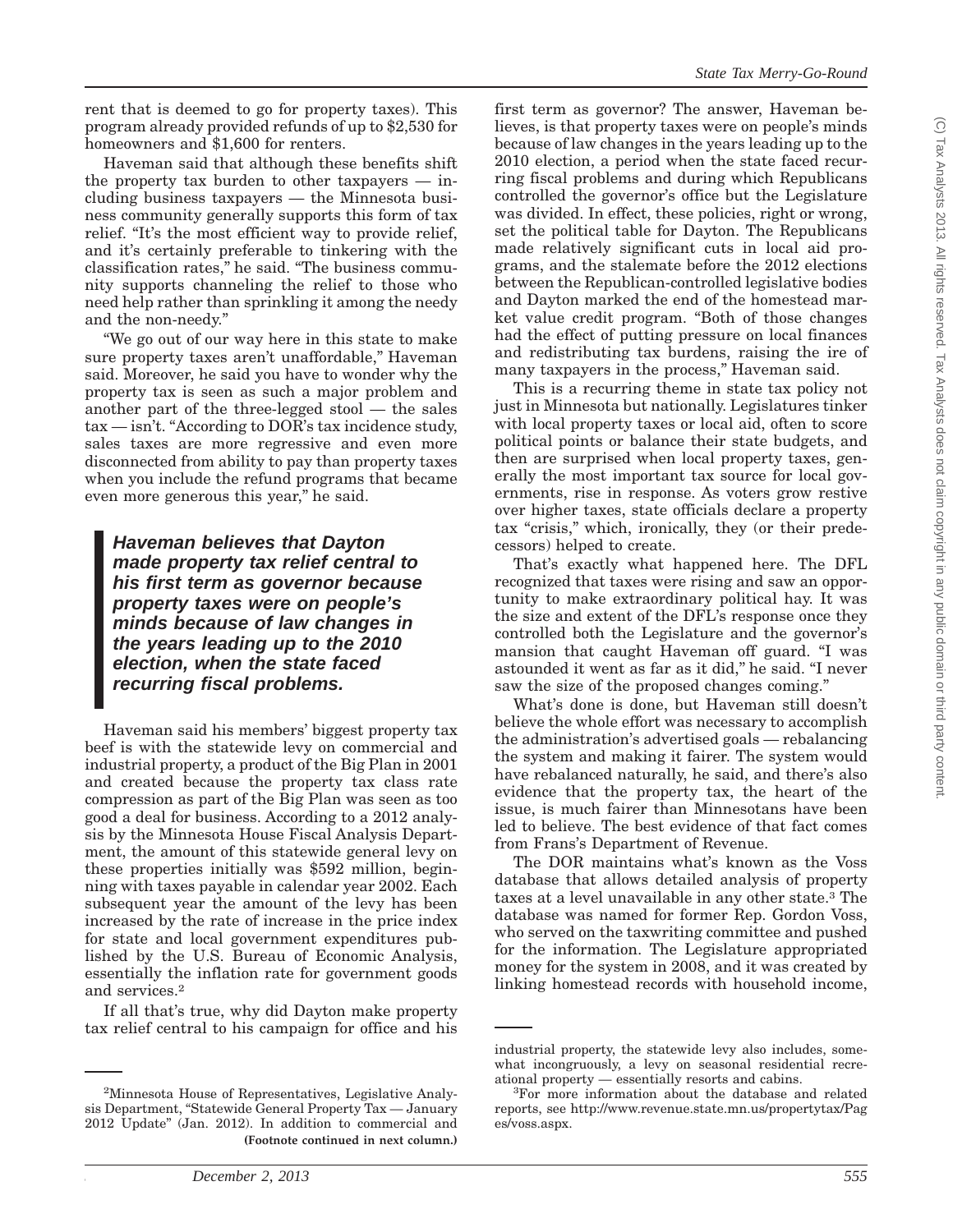(C) Tax Analysts 2013. All rights reserved. Tax Analysts does not claim copyright in any public domain or third party content.(C) Tax Analysts 2013. All rights reserved. Tax Analysts does not claim copyright in any public domain or third party content

home values, and property tax data. The DOR uses the database to calculate such things as effective tax rates (property taxes as a percent of market value), housing consumption (the ratio of estimated market value to income), and property taxes paid as a percent of income. It gives lawmakers a way to get hard numbers on the impact of property tax credits and refunds and other strategies for reducing property tax regressivity.

''You can see ability-to-pay issues developing long before they become a problem,'' Haveman said. ''The idea of a property tax crisis in Minnesota has been overblown. It's the last fiscal worry the state has.'' Moreover, he said that even if rising property taxes were the problem that's been portrayed, that wouldn't be entirely bad since, he said, high property taxes get people mad and cause them to focus on government spending. ''Embrace the hate,'' he said with a laugh.

Haveman said one of the biggest problems with the administration's tax strategy is the illusion that it will somehow buy down property taxes. He said this is the third time the state has tried this strategy since the 1970s, starting with the sweeping ''Minnesota Miracle'' in 1971, in which individual income, corporate income, sales, liquor, and cigarette taxes were all increased to pay for new local and school aid programs. Lawmakers tried again in 2001 with the Big Plan. Now, they've tried again, and Haveman thinks the state will have no more success lowering property taxes now than 40 years ago or a dozen years ago. "Forty years of experience says they can't," he said. "Every time the property tax is bought down, the added local capacity is eventually sucked up by cities, counties, and school districts, and it's as if nothing has happened — except that state taxes are higher than they were.''

There is evidence Haveman is right on this score, something he wrote about in a recent blog posting. He wrote, "After a legislative session filled with passionate commentary and testimony about out of control, soul-crushing property tax burdens, voters promptly turned around and approved school referenda levies at a record-setting rate. (88 percent or 50 of 57 school districts.)''4 He added that the DOR recently reported that despite \$400 million in additional property tax aids and credits and \$485 million in added K-12 education funding over the next biennium, local levies could go up by about \$150 million, or around 2 percent, in 2014. This is in stark contrast to the \$120 million decline in property taxes originally projected by the state.5 ''It is,'' he

wrote, "another in a long history of 'Captain Renault' moments for property tax policy: a sense of 'shock' over behaviors and outcomes well understood.''

Haveman believes that rather than dumping cash in buy-down schemes that won't work, the state should focus on property tax system design, education, and transparency reforms to establish stronger accountability to local taxpayers. In the same blog posting, he pointed out that a November 2012 report by the state's Property Tax Working Group provided an excellent blueprint for reform but is "currently gathering dust.''6

*The DOR recently reported that despite \$400 million in additional property tax aids and credits and \$485 million in added K-12 education funding over the next biennium, local levies could go up by about \$150 million in 2014.*

The same fundamental misunderstanding applies to the governor's argument that the tax system generally and the income tax specifically were unfair and that higher taxes were needed on upperincome taxpayers to restore equity. ''We start off by saying the Minnesota income tax system as a whole is not unfair. Our state consistently ranks in the top three or four most progressive state income tax systems in the country, because of both our progressive tax structure and having one of the most generous and accessible state level earned income tax credits,'' Haveman said.

Haveman added that during the legislative session, the DFL majority argued that their tax plan would create a "structurally balanced" budget, by which they meant a budget that not only balanced for the next two years but also for the two-year budget period that follows in 2016-2017 biennium. An analysis done by the MCFE after the legislative session last June suggests that lawmakers were successful — at least in part. "Legislators and the governor certainly delivered on that goal — the expected revenue in fiscal 2016-2017 of \$41.45 billion are 14.8 percent higher (\$5.3 billion) than the 2013 February forecast estimate,'' the report says. ''With those numbers, structural balance in the out biennium should be a layup.''7

<sup>4</sup> Mark Haveman, ''Another Captain Renault Moment for the Minnesota Property Tax,'' Minnesota Center for Fiscal Excellence, Fiscal Fitness (Nov. 2013).

<sup>&</sup>lt;sup>5</sup>"Property Taxes Could Drop by \$121 Million Next Year," *Minneapolis Star Tribune*, July 30, 2013.

<sup>&</sup>lt;sup>6</sup>Minnesota Property Tax Working Group, "Report of the Property Tax Working Group," a report to the Minnesota Legislature (Nov. 30, 2012).

MCFE, ''Going Big and Going Home,'' *Fiscal Focus*, vol. XXXIV, no. 3 (May-June 2013).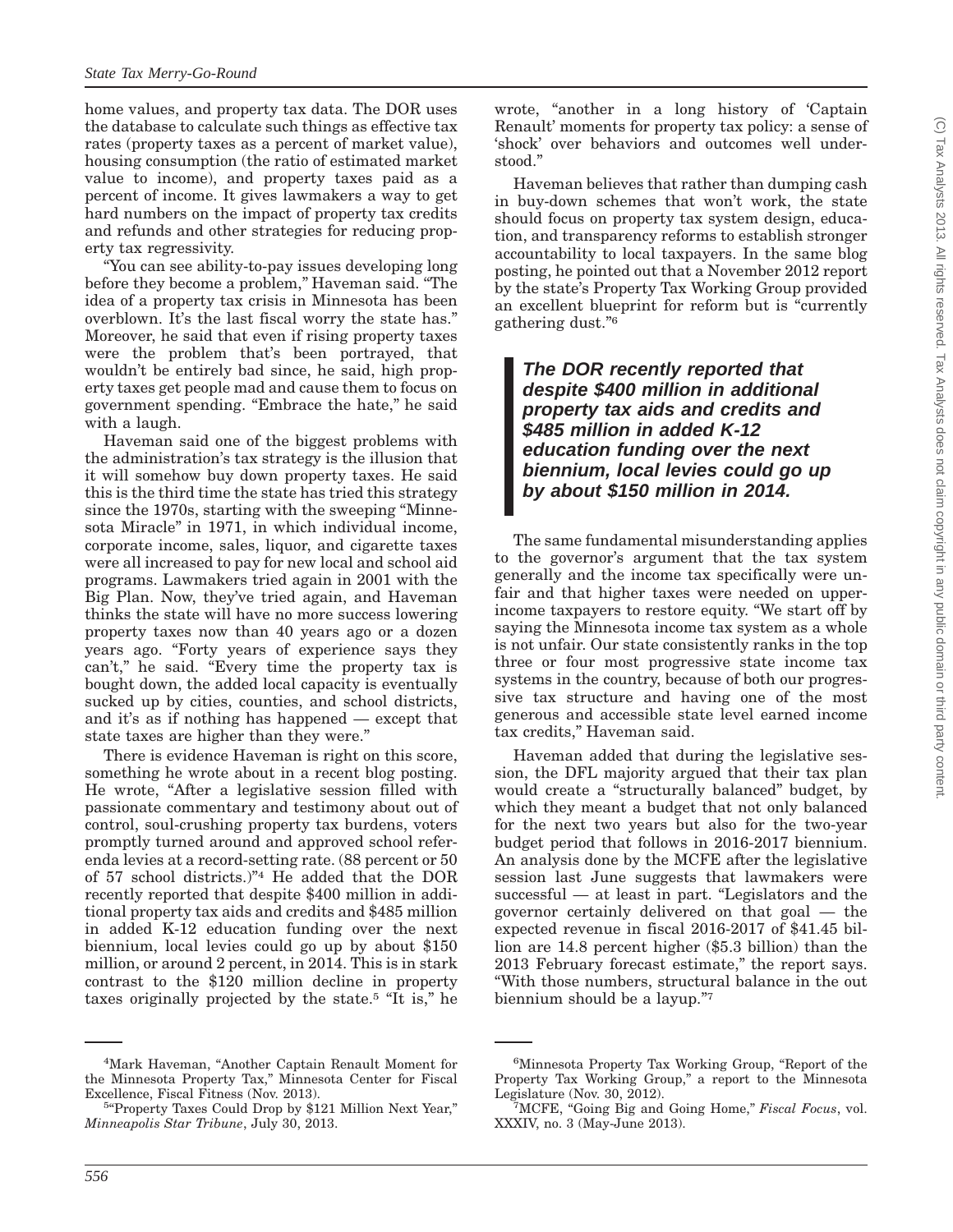The problem, as Haveman sees it, is that the budget also loaded new spending demands onto the state budget that could come back to haunt the state down the line. Based on state estimates, this year's budget will add about \$2.2 billion in new spending in the fiscal 2016-2017 biennium on top of existing spending demands — and that total is likely to rise because it excludes inflation. The new spending is going to have to be financed, and it's here that the state may be asking for future trouble, Haveman believes. The budget is structurally balanced in the short-run, but it may be far less secure in the long-run because of this year's tax changes. According to the MCFE report, ''The new sources of revenue to support this spending are highly volatile. Tobacco taxes are known for their ability to disappoint revenue expectations; corporate income taxes are notorious for their cyclicality; and the top 2 percent of taxable individual income is almost certainly chock-full of capital gains.''

Of particular concern to Haveman are the personal income tax changes. They are likely to make the overall tax system more unstable and unbalanced, he said, adding, ''Now that we've passed the new tax law, where are we? Our three-legged stool has become a rocking chair. The income tax will account for more than 40 percent of the total, higher than the metric used to 'prove' the property tax was out of balance in 2010. Also, by targeting only the top 2 percent of income earners, we are targeting proportionately more non-wage income, which is strongly susceptible to the business cycle.'' Given all this, the center sees trouble brewing. ''It wouldn't be too surprising if the projection of structural balance is in jeopardy by the beginning of the next budget cycle,'' says the center's report.

Another issue on Haveman's mind is what effect the recent changes will have on the state's economic development prospects. He said the state's performance coming out of the recession has been impressive. According to a recent *State Policy Reports* study, Minnesota was among the top states in economic performance during the first quarter of 2013. The state ranked sixth in economic momentum, third in personal income growth, and seventh in employment growth — all highly encouraging after a decade of relative underperformance. The state is also on its best financial footing in years.

But what happens next? Will the new spending lawmakers approved along with the higher taxes polish Minnesota's image or tarnish it? Haveman fears it may be the latter, and he thinks it's time for the state to give more thought to the viability of its traditional approach to government. He said the state generally ranks well in most state business climate rankings because of its quality of life, but that could change if the state continues on its present course. ''We shouldn't make the mistake of putting ourselves on too high a pedestal,'' he said.

''We have our own vulnerabilities. Minnesotans could really benefit from a little more economic paranoia.''

In this regard, Haveman said that the state is having the wrong debate. "We should have a debate on the value proposition of our public spending,'' he said. The state, he said, is ignoring another threelegged stool — the three-legged stool of state spending policy. He lists the three legs of this stool as spending adequacy, priority, and productivity. ''We have been so focused on adequacy," he said. "It's our Achilles' heel. Minnesotans like public services, so we've always traded higher taxes for more services, but there comes a time when you have to look at what's being spent and evaluate whether it's really a priority and whether we're getting the best possible results from the tax dollars we're spending.''

Haveman believes the pressures on the revenue system can also lead to worse tax policy where economic development is concerned. As taxes rise ever higher, Haveman said, Minnesota is forced to invest more heavily in the "deal model" of economic development policy. Its tax climate is less friendly and is becoming pockmarked with special tax advantages granted to attract jobs and investment. The center's newsletter recently zeroed in on the potential problems with this strategy: ''The fruits of that strategy will be visible, and its benefits touted, in future ribbon-cutting ceremonies. What we won't know and can never know is the amount of entrepreneurial activity, in-migration of talent, expansion interest, and business siting that never materialized because our new tax and cost environment disqualified us from further consideration.''

*Despite the assurances of politicians and tax experts — and the data spewed from countless economic models — no one really knows how any given tax policy will change a state in the long run.*

''Many Minnesotans seem to believe that our economy is totally impervious to the impact of higher taxes," Haveman said. "We ask ourselves: 'Who wouldn't want to live here?' We do have a lot of great things going for us. But we have no idea how many businesses are crossing us off their list of possible locations because of the taxes we just passed. We have just made a big bet on our irresistibility. It's hard to predict how the changes will work out in the long run. It's the great unknown,'' he added.

And there we have one of the great frustrations of state tax policy. Despite the assurances of politicians and tax experts — and the data spewed from countless economic models — no one really knows how